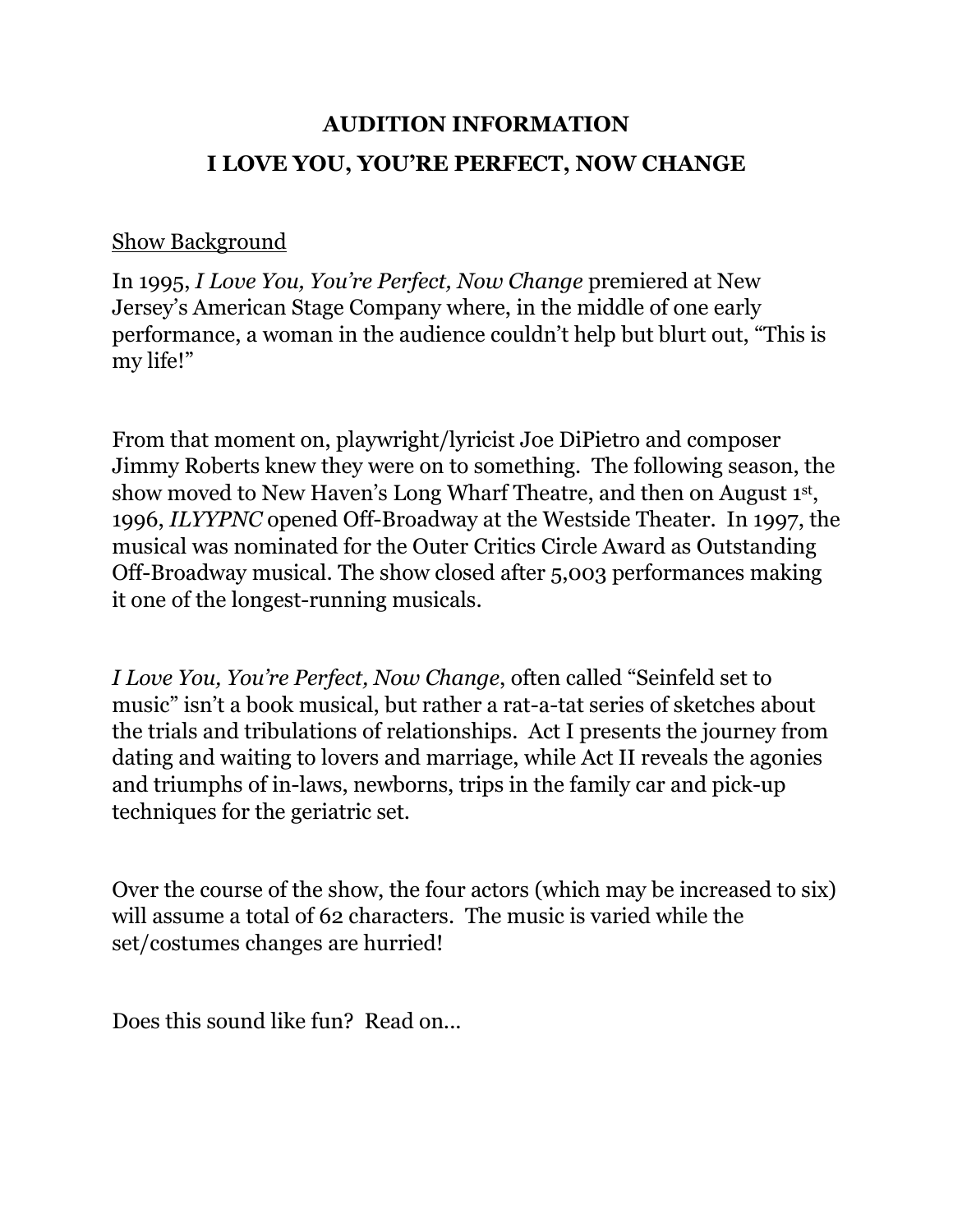#### Show Dates

Saturday, November 12th @ 7:30 p.m. Sunday, November 13<sup>th</sup> @ 2:00 p.m. Tuesday, November  $15<sup>th</sup>$  @ 7:30 p.m. Wednesday, November 16<sup>th</sup> @ 7:30 p.m. Thursday, November  $17<sup>th</sup>$  @ 7:30 p.m. Friday, November 18th @ 7:30 p.m. Saturday, November 19th @ 7:30 p.m.

#### Cast

All actors play multiple roles and are good vocal artists as the songs feature close harmonies and some a cappella singing. There is choreography which is more movement than dance. All ethnicities.

Actress #1: Female, 25-65 Soprano range (low A to top Bb).

Actress #2: Female, 25-65 Alto range (low F# to Db).

Actor #1: Male, 25-65 High baritone (middle C to high  $G#$ ).

Actor #2: Male, 25-65 High baritone (middle C to high G#).

• *the directors reserve the option to increase the cast to six but the show is written as a fourhander*